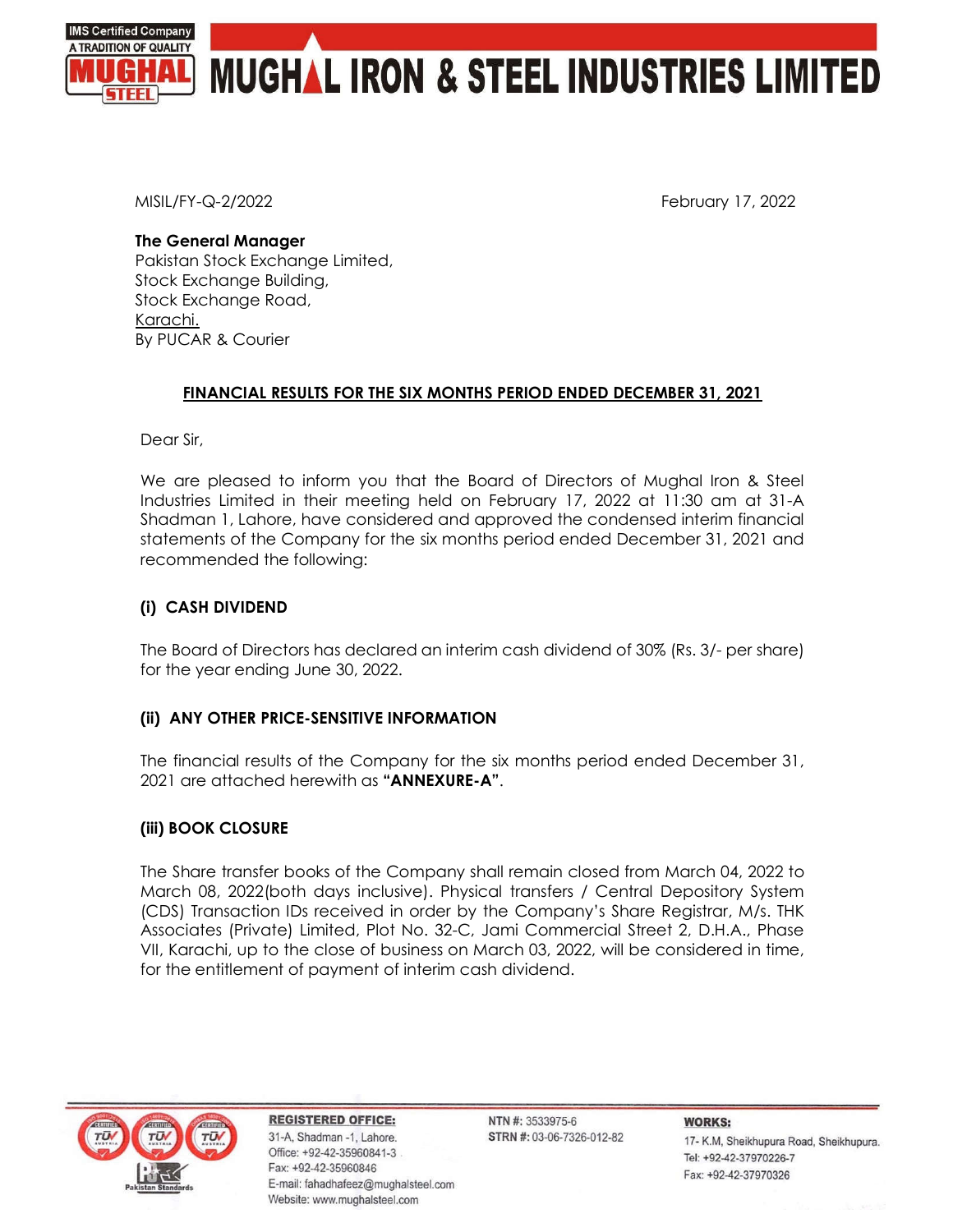

The condensed interim financial statements of the Company for the six months period ended December 31, 2021 will be transmitted through PUCARS separately, within the specified time.

A disclosure form as required under SRO 143(1)/2012 dated December 05, 2012 read with Sections 96 and 131 of Securities Act, 2015 in relation to above inside information is attached herewith as "ANNEXURE-B".

Yours Sincerely

# for MUGHAL IRON & STEEL INDUSTRIES LIMITED

MUHAMMAD FAHAD HAFEEZ (Company Secretary)



CC: Executive Director / HOD, Offsite-II Department, Supervision Division, Securities & Exchange Commission of Pakistan 63, NIC Building, Jinnah Avenue, Blue Area, Islamabad



### **REGISTERED OFFICE:**

31-A, Shadman -1, Lahore. Office: +92-42-35960841-3 Fax: +92-42-35960846 E-mail: fahadhafeez@mughalsteel.com Website: www.mughalsteel.com

NTN #: 3533975-6 STRN #: 03-06-7326-012-82

### **WORKS:**

17- K.M, Sheikhupura Road, Sheikhupura. Tel: +92-42-37970226-7 Fax: +92-42-37970326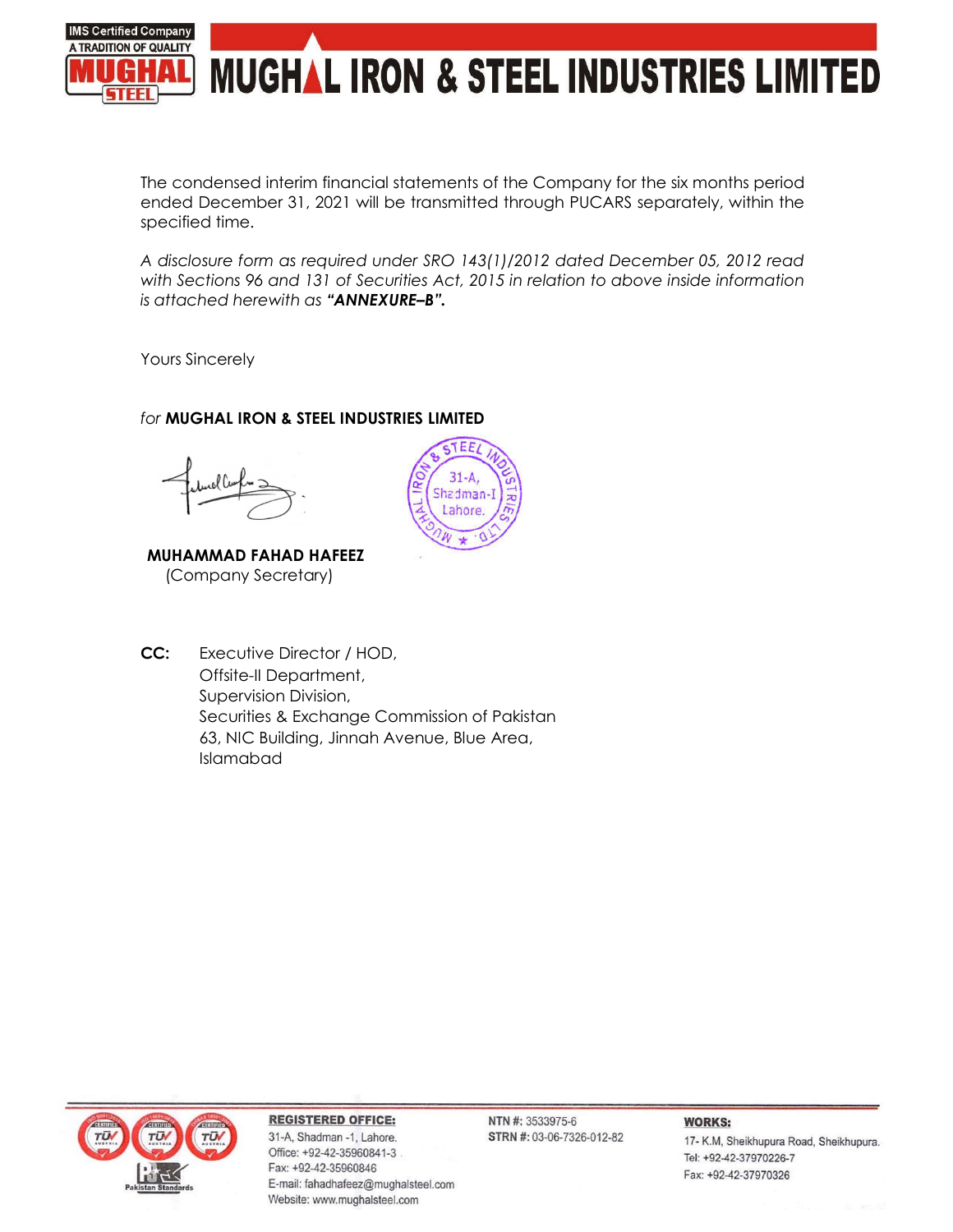# **CONDENSED INTERIM STATEMENT OF PROFIT OR LOSS & OTHER COMPREHENSIVE INCOME** FOR THE SIX MONTHS PERIOD ENDED DECEMBER 31, 2021 (UNAUDITED)

| Note<br>Rupees                                                                                          |                      |                | Three months ended   | Six months ended                     |                      |  |  |
|---------------------------------------------------------------------------------------------------------|----------------------|----------------|----------------------|--------------------------------------|----------------------|--|--|
|                                                                                                         | December 31,<br>2021 |                | December 31,<br>2020 | December 31,<br>2021                 | December 31,<br>2020 |  |  |
| Sales - net<br>14.                                                                                      | 18,059,222,427       |                | 11,711,464,715       | 32,081,987,688                       | 19,445,579,378       |  |  |
| Cost of sales<br>15.                                                                                    | (15, 130, 802, 672)  |                |                      | $(9,976,279,072)$ $(26,404,789,819)$ | (16, 848, 004, 438)  |  |  |
| <b>GROSS PROFIT</b>                                                                                     | 2,928,419,755        |                | 1,735,185,643        | 5,677,197,869                        | 2,597,574,940        |  |  |
| Sales and marketing expenses                                                                            |                      | (43, 381, 725) | (38,903,968)         | (98, 766, 630)                       | (67, 577, 453)       |  |  |
| Administrative expenses                                                                                 | (184, 372, 749)      |                | (124, 810, 089)      | (345, 873, 754)                      | (241, 745, 579)      |  |  |
| Other charges                                                                                           | (151, 772, 080)      |                | (90, 853, 984)       | (300, 729, 782)                      | (121, 180, 601)      |  |  |
| Allowance for expected credit losses                                                                    | (118, 991, 893)      |                |                      | (118, 991, 893)                      |                      |  |  |
| Other income                                                                                            |                      | 105,838,189    | 36,813,085           | 175,160,468                          | 67,901,022           |  |  |
| Finance cost                                                                                            | (541, 271, 239)      |                | (296, 620, 047)      | (987, 051, 726)                      | (608, 345, 305)      |  |  |
|                                                                                                         | (933, 951, 497)      |                | (514, 375, 003)      | (1,676,253,317)                      | (970, 947, 916)      |  |  |
| <b>PROFIT BEFORE TAXATION</b>                                                                           | 1,994,468,258        |                | 1,220,810,640        | 4,000,944,552                        | 1,626,627,024        |  |  |
| Taxation                                                                                                | (151, 702, 705)      |                | (174, 851, 382)      | (469, 977, 581)                      | (228, 233, 851)      |  |  |
| <b>PROFIT FOR THE PERIOD</b>                                                                            | 1,842,765,553        |                | 1,045,959,258        | 3,530,966,971                        | 1,398,393,173        |  |  |
| <b>OTHER COMPREHENSIVE INCOME</b>                                                                       |                      |                |                      |                                      |                      |  |  |
| Items that may be reclassified<br>subsequently to profit or loss<br>Items that will not be reclassified |                      |                |                      |                                      |                      |  |  |
| subsequently to profit or loss:                                                                         |                      |                |                      |                                      |                      |  |  |
| Impairment loss recognized on                                                                           |                      |                |                      |                                      |                      |  |  |
| reclassification from property, plant                                                                   |                      |                |                      |                                      |                      |  |  |
| and equipment to assets held for sale<br>Related deferred tax                                           |                      | (75, 875, 141) |                      | (75, 875, 141)                       |                      |  |  |
|                                                                                                         |                      | 22,003,791     |                      | 22,003,791                           |                      |  |  |
|                                                                                                         |                      | (53, 871, 350) |                      | (53, 871, 350)                       |                      |  |  |
| Surplus on revaluation of property,                                                                     |                      |                |                      |                                      |                      |  |  |
| plant and equipment                                                                                     |                      |                | 1,783,958,215        |                                      | 4,684,650,373        |  |  |
| Related deferred tax                                                                                    |                      |                | (484, 432, 883)      |                                      | (1, 212, 338, 109)   |  |  |
|                                                                                                         |                      |                | 1,299,525,332        |                                      | 3,472,312,264        |  |  |
| Other comprehensive loss / income -                                                                     |                      |                |                      |                                      |                      |  |  |
| net of tax                                                                                              |                      | (53, 871, 350) | 1,299,525,332        | (53, 871, 350)                       | 3,472,312,264        |  |  |
| TOTAL COMPREHENSIVE INCOME                                                                              |                      |                |                      |                                      |                      |  |  |
| <b>FOR THE PERIOD</b>                                                                                   | 1,788,894,203        |                | 2,345,484,590        | 3,477,095,621                        | 4,870,705,437        |  |  |
| <b>EARNINGS PER SHARE - BASIC</b>                                                                       |                      |                |                      |                                      |                      |  |  |
| <b>AND DILUTED</b><br>16.                                                                               |                      | 5.49           | 3.40                 | 10.52                                | 4.55                 |  |  |
|                                                                                                         |                      |                | (Restated)           |                                      | (Restated)           |  |  |

The annexed notes from 1 to 25 form an integral part of these condensed interim financial statements.

/ CLIMT

Muhammad Zafar Iqbal **Chief Financial Officer** 

Muhammad Mubeen Tariq Mughal<br>Director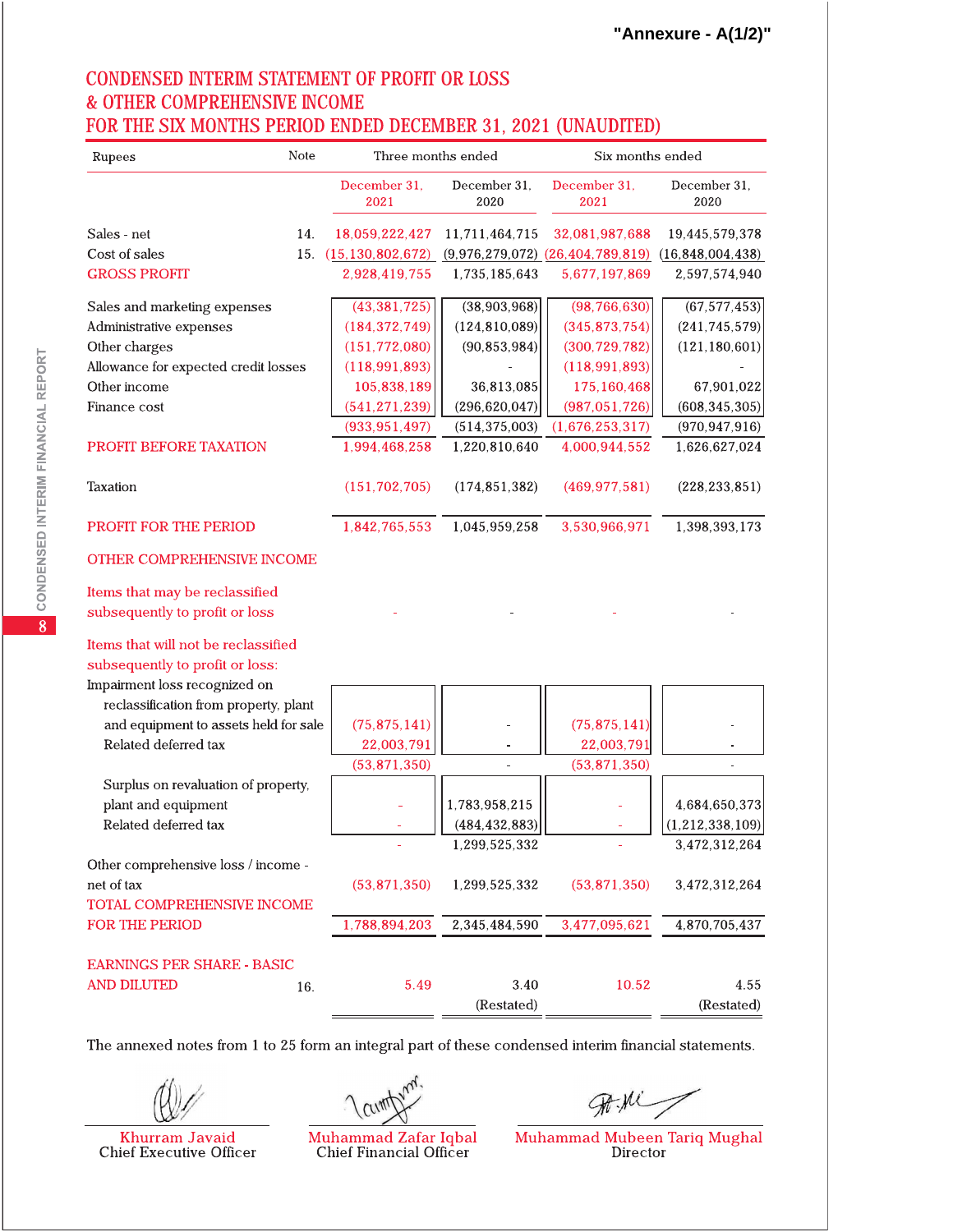"Annexure - A(2/2)"

# CONDENSED INTERIM STATEMENT OF CHANGES IN EQUITY FOR THE SIX MONTHS PERIOD ENDED DECEMBER 31, 2021 (UNAUDITED)

|                                                                                                       |                                             |                             | Capital reserves       |                                                            | Revenue<br>reserve         |                                                               |                 |
|-------------------------------------------------------------------------------------------------------|---------------------------------------------|-----------------------------|------------------------|------------------------------------------------------------|----------------------------|---------------------------------------------------------------|-----------------|
| Rupees                                                                                                | Issued<br>subscribed and<br>paid-up capital | Share<br>premium<br>account | Contingency<br>reserve | Revaluation<br>surplus on property,<br>plant and equipment | Un-appropriated<br>profits | Equity<br>Contribution<br>from Directors &<br>their relatives | Total<br>Equity |
| BALANCE AS AT JUNE 30, 2020 - audited                                                                 | 2,515996500                                 | 439,413,456                 | 980,000,000            |                                                            | 3,722,163,620              | 500,000,000                                                   | 8,157,573,576   |
| Profit for the period                                                                                 |                                             |                             |                        |                                                            | 1,398,393,173              |                                                               | 1,398,393,173   |
| Other comprehensive income - net of tax                                                               |                                             |                             |                        | 3,472,312,264                                              |                            |                                                               | 3,472,312,264   |
| Total comprehensive income for the period                                                             |                                             |                             |                        | 3,472,312,264                                              | 1,398,393,173              |                                                               | 4,870,705,437   |
| Incremental depreciation relating to surplus on                                                       |                                             |                             |                        |                                                            |                            |                                                               |                 |
| revaluation of property, plant and equipment                                                          |                                             |                             |                        |                                                            |                            |                                                               |                 |
| - net of tax                                                                                          |                                             |                             |                        | (28, 119, 137)                                             | 28,119,137                 |                                                               |                 |
| <b>Transaction with owners</b>                                                                        |                                             |                             |                        |                                                            |                            |                                                               |                 |
| Transfer to short-term loans from Directors                                                           |                                             |                             |                        |                                                            |                            |                                                               |                 |
| and their relatives                                                                                   |                                             |                             |                        |                                                            |                            | (500,000,000)                                                 | (500,000,000)   |
| BALANCE AS AT DECEMBER 31, 2020 - UNAUDITED                                                           | 2,515,996,500                               | 439,413,456                 | 980,000,000            | 3,444,193,127                                              | 5,148,675,930              |                                                               | 12,528,279,013  |
| <b>BALANCE AS AT JUNE 30, 2021 - AUDITED</b>                                                          | 2,918,555,940                               | 2,762,735,410               | 980,000,000            | 3,402,244,904                                              | 6,441,323,325              |                                                               | 16,504,859,579  |
| Profit for the period                                                                                 |                                             |                             |                        |                                                            | 3,530,966,971              |                                                               | 3,530,966,971   |
| Other comprehensive loss - net of tax                                                                 |                                             |                             |                        | (53, 871, 350)                                             |                            |                                                               | (53,871,350)    |
| Total comprehensive income for the period                                                             |                                             |                             |                        | (53,871,350)                                               | 3,530,966,971              |                                                               | 3,477,095,621   |
| Incremental depreciation relating to surplus                                                          |                                             |                             |                        |                                                            |                            |                                                               |                 |
| on revaluation of property, plant and equipment                                                       |                                             |                             |                        |                                                            |                            |                                                               |                 |
| - net of tax                                                                                          |                                             |                             |                        | (41, 375, 330)                                             | 41,375,330                 |                                                               |                 |
| <b>Transaction with owners</b>                                                                        |                                             |                             |                        |                                                            |                            |                                                               |                 |
| Issue of 43,778,339 ordinary shares of Rs. 10/- each                                                  |                                             |                             |                        |                                                            |                            |                                                               |                 |
| as fully paid-up bonus shares $@15%$                                                                  | 437,783,390                                 | (437, 783, 390)             |                        |                                                            |                            |                                                               |                 |
| <b>BALANCE AS AT DECEMBER 31, 2021 - UNAUDITED</b>                                                    | 3,356,339,330                               | 2,324,952,020               | 980.000.000            | 3,306,998,224                                              | 10,013,665,626             |                                                               | 19,981,955,200  |
| The annexed notes from 1 to 25 form an integral part of these condensed interim financial statements. |                                             |                             |                        |                                                            |                            |                                                               |                 |

Khurram Javaid Chief Executive Officer

/ cum

Muhammad Zafar Iqbal Chief Financial Officer

Muhammad Mubeen Tariq Mughal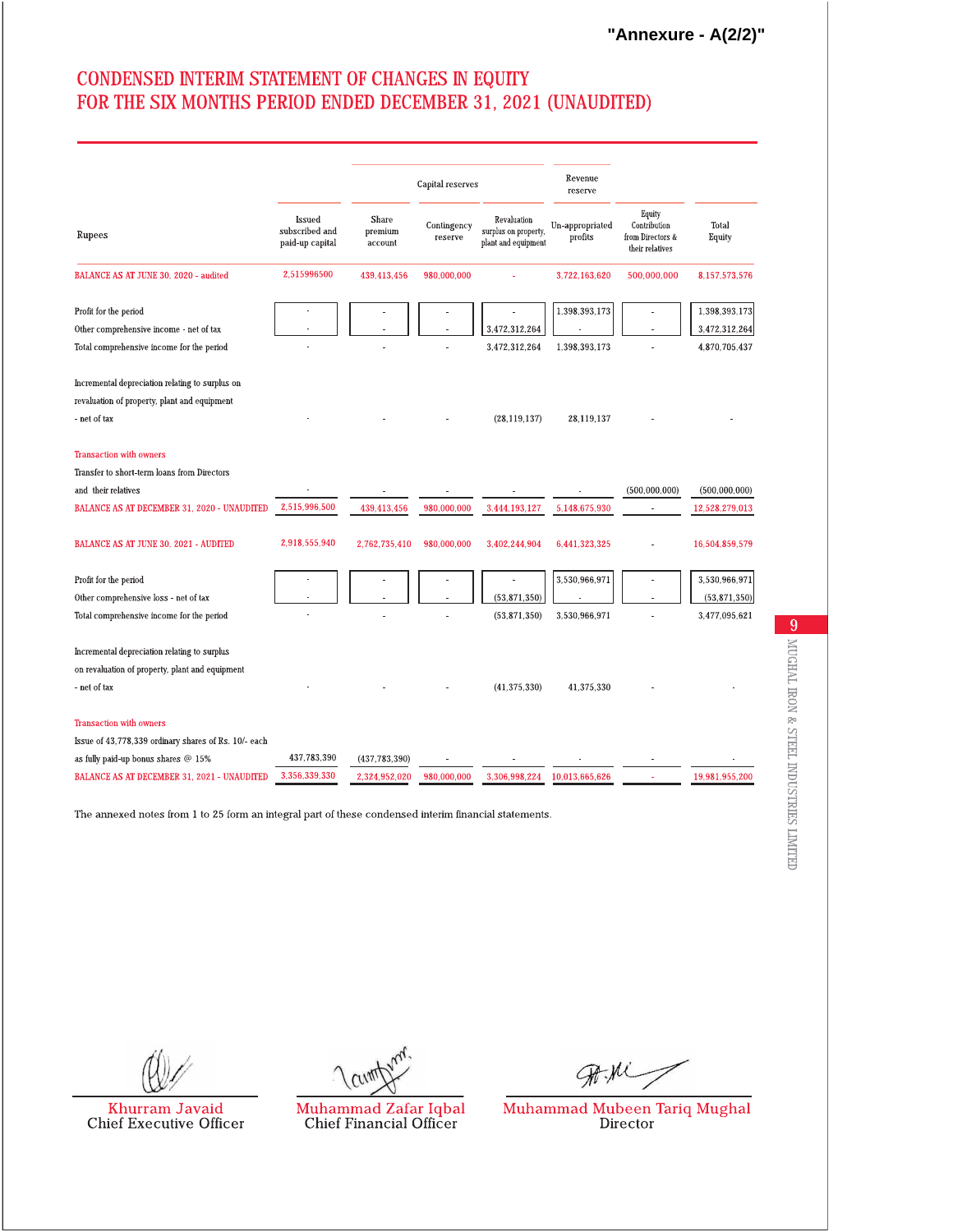



"ANNEXURE – B"

## DISCLOSURE FORM IN TERMS OF SECTIONS 96 AND 131 OF THE SECURITIES ACT, 2015

| Name of Company:     | Mughal Iron & Steel Industries Limited |                               |  |  |
|----------------------|----------------------------------------|-------------------------------|--|--|
| Date of Report:      | February 17, 2022                      |                               |  |  |
| Contact information: | Muhammad Fahad Hafeez                  |                               |  |  |
|                      | <b>Company Secretary</b>               |                               |  |  |
|                      | 31-A Shadman 1, Lahore                 |                               |  |  |
|                      |                                        |                               |  |  |
|                      |                                        | Contact No: 042-35960841(155) |  |  |
|                      |                                        | Fax No: 042-35960846          |  |  |
|                      | Email:                                 | fahadhafeez@mughalsteel.com   |  |  |

Please mark the appropriate box below:

# $\triangledown$  Disclosure of inside information by listed company

Public disclosure of inside information, which directly concerns the listed securities:

# (i) CASH DIVIDEND

The Board of Directors has declared an interim cash dividend of 30% (Rs. 3/- per share) for the year ending June 30, 2022.

## (ii) ANY OTHER PRICE-SENSITIVE INFORMATION

The financial results of the Company for the six months period ended December 31, 2021 are attached herewith as "ANNEXURE-A".

## (iii) BOOK CLOSURE

The Share transfer books of the Company shall remain closed from March 04, 2022 to March 08, 2022(both days inclusive). Physical transfers / Central Depository System (CDS) Transaction IDs received in order by the Company's Share Registrar, M/s. THK Associates (Private) Limited, Plot No. 32-C, Jami Commercial Street 2, D.H.A., Phase VII, Karachi, up to the close of business on March 03, 2022, will be considered in time, for the entitlement of payment of interim cash dividend.



**REGISTERED OFFICE:** 31-A, Shadman -1, Lahore. Office: +92-42-35960841-3 Fax: +92-42-35960846 E-mail: fahadhafeez@mughalsteel.com Website: www.mughalsteel.com

NTN #: 3533975-6 STRN #: 03-06-7326-012-82 **WORKS:** 17- K.M, Sheikhupura Road, Sheikhupura. Tel: +92-42-37970226-7 Fax: +92-42-37970326